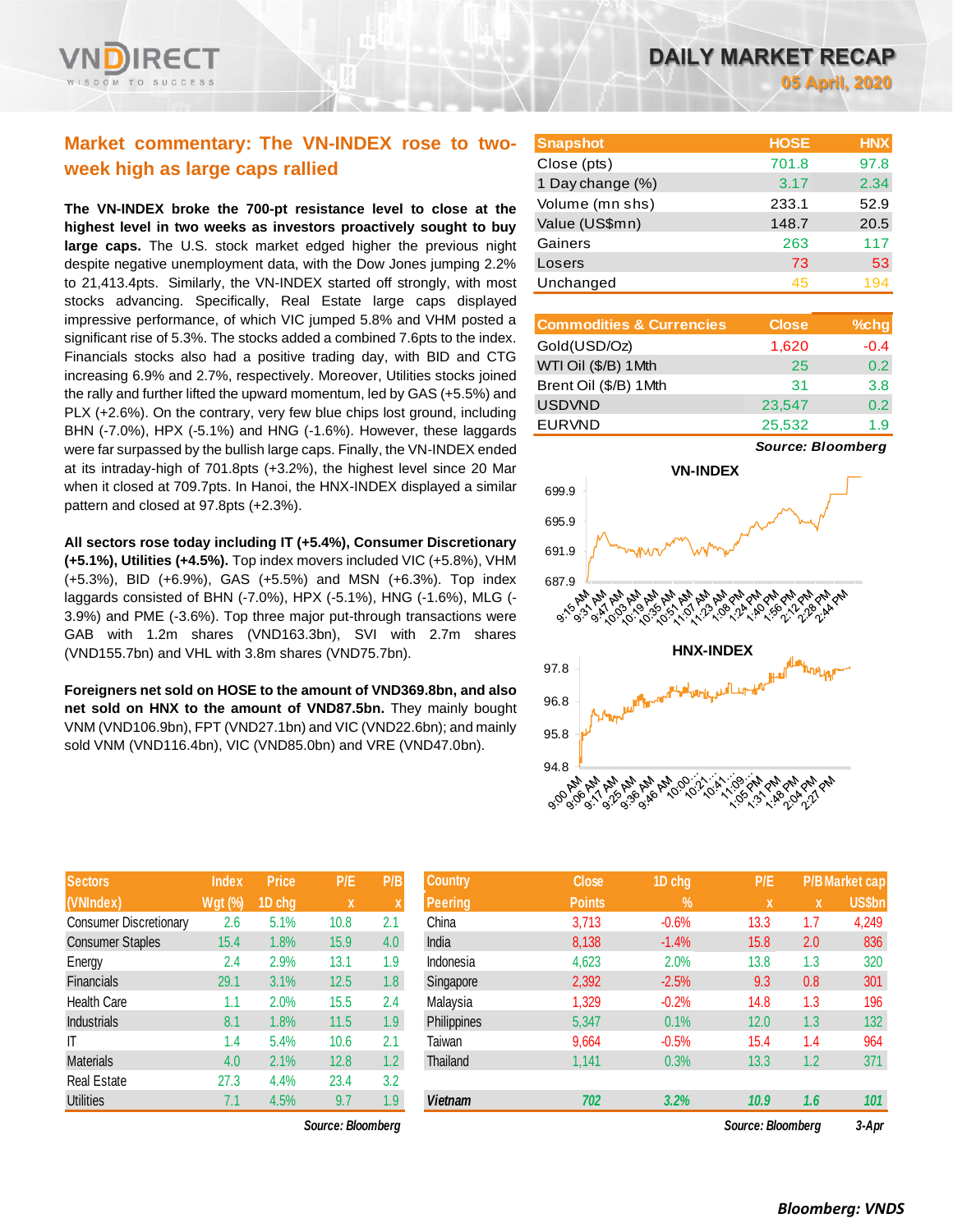

# **Market News**

**Oil's Trump bump fades as doubts rise over proposed output deal.** Oil slid back below US\$25 a barrel after a record surge as doubts crept in about a deal touted by U.S. President Donald Trump that would see deep supply cuts from producers including Saudi Arabia and Russia. Futures fell as much as 7.1% after surging almost 25% in New York on Thursday following Trump's tweet that he expected global producers to slash output by 10m barrels or more. While the Kremlin later said that President Vladimir Putin had not spoken to his Saudi counterpart and hasn't agreed to curb supply, OPEC+ is making preparations for an urgent meeting as early as next week. *(Bloomberg)*

**Many Vietnamese companies are optimistic about business in 2Q20.** Many enterprises in the manufacturing and processing industry are optimistic about the outlook for the second quarter of 2020, according to a survey conducted by the General Statistics Office (GSO). In total, 38.8% of surveyed firms believe their business in the second quarter would improve from the first three months, and 35.3% said they expect stable business. Meanwhile, 25.9% of businesses anticipate more difficulties. The State-owned sector is the most optimistic, with 77.9% of them forecasting a stable or better Q2, the office said. About 74% of total private and FDI firms said they expect better business in Q2, while 73.8% of them thought business would remain stable. However, only 18% of businesses in the manufacturing and processing industry have confirmed a higher number of new export orders in Q2 than in the first quarter. About 37.5% of enterprises said they are facing a fall in new export orders, while 44.6% said they would be on a par with the first quarter. The GSO also reported that among the main factors affecting production and business activities in the first quarter, 55.8% of businesses said domestic competitiveness is the biggest factor. In the first quarter, 42% of the manufacturing and processing industry experienced difficulties in production and business due to the novel coronavirus (COVID-19) pandemic. Meanwhile, 37.1% had stable production and business performance, and only 20.9% improved from the last quarter of 2019. *(Vietnamnet.vn)*

# **Economics Update**

# **Vietnam starting to feel the hit of Covid-19**

### **Vietnam's economy expanded at the slowest pace in a decade**

According to the General Statistics Office (GSO), Vietnam's 1Q20 real GDP is estimated to have increased 3.82% yoy, the slowest 1Q growth rate over the 2010-2020 period, as all sectors have been hurt by the COVID-19 outbreak.

# **Diseases and climate change dent farming sector**

The agriculture, forestry and fishery sector barely expanded in 1Q20, with a negligible climb of 0.08% yoy (vs. 2.01% yoy in 4Q19 and 2.81% in 1Q19) due to impact from the African Swine Fever, drought and salination in the Mekong Delta rice basket. Besides, the spread of the COVID-19 pandemic has weakened demand for Vietnam's agricultural products abroad, especially from its major markets the United States, China and Europe.

# **Retail sales growth hit multi-year low**

The services sector grew a modest 3.27% yoy in 1Q20, the slowest in a decade, as consumers reduced shopping, traveling and eating out in the bid to curb the virus spread. Besides, 1Q20 foreign arrivals to Vietnam fell 18.1% yoy to nearly 3.7m, with noticeable declines in arrivals from China, South Korea and the United States.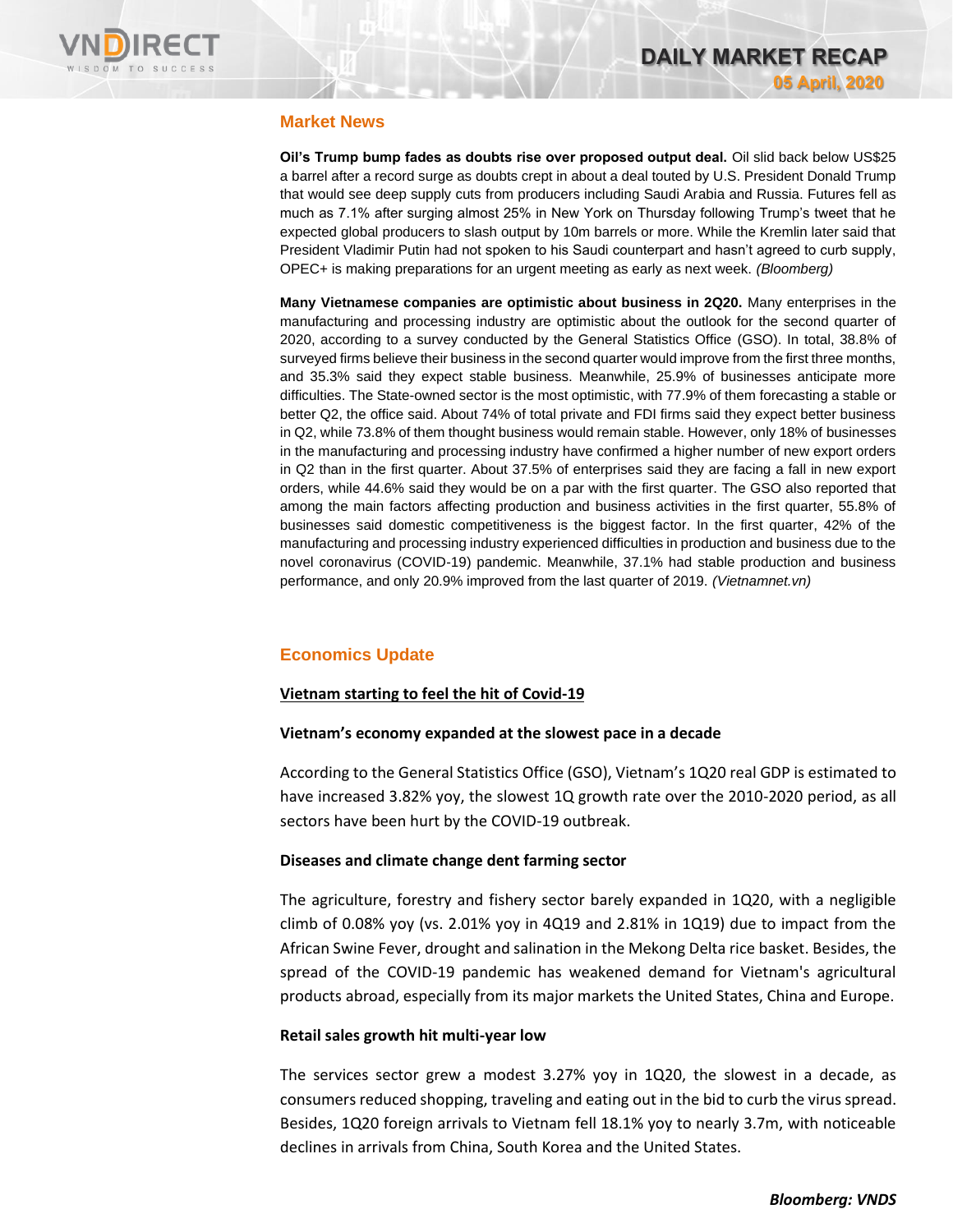

# **DAILY MARKET RECAP 05 April, 2020**

### **Manufacturing sector weakened due to supply chain disruptions**

The industry and construction sector grew 5.15% yoy in 1Q20. The manufacturing subsector, while remaining the main GDP driver, rose just 7.12% yoy, the lowest rate over 2016-20. Mining sub-sector recorded the worst performance, falling 3.18% yoy in 1Q20 (vs. +1.29% in 4Q19) as average Brent crude oil declined 22.7% yoy. Manufacturing PMI fell to 41.9 in Mar 2020, a record low, as domestic companies faced material shortages due to supply chain disruptions. Besides, lower external demand for manufacturing products amid the global slowdown also hurt Vietnam's manufacturing activities.

### **2020 GDP growth forecast revised down to 5.0%**

As the COVID-19 pandemic has been more widespread than we earlier expected, we cut our 2020F GDP growth to 5.0% yoy. We now expect the industry and construction sector to rise 5.6% yoy in 2020F (vs. 8.9% in 2019). We also trim our 2020 growth forecasts on the services sector to 5.3% yoy (vs. 7.3% in 2019), and the agriculture sector to 2.0% yoy. We keep our positive view on Vietnam's medium-term outlook on external demand recovery and accelerating relocation of manufacturing facilities from China to Vietnam.

*Read the full report: [HERE](https://nhanha-public-api.vndirect.com.vn/click/OGE0ODlmZDA3MDFjZjM0OTAxNzAxZWQ4OTRkZjAwMDk=/OGI5MDg0ZGE5M2VkNDA4MmIzMWU1MmVjNjExNTdlMzA=/8b9084da93ed4082b31e52ec61157e30-Economic_Update_Vietnam_20200403.pdf/cmVzZWFyY2hAdm5kaXJlY3QuY29tLnZu/MTY3NDk=)*

### **Notable Corporate Events**

**Mobile World Investment Corporation (MWG VN HOSE) – 1Q20 business results:** MWG's 1Q20 revenue reached around VND8,500bn (+12% yoy), with a high growth of Bach Hoa Xanh chain being the main driver, according to company data released at a meeting on 1 Apr. *(Ndh.vn)*

*<to be continued>*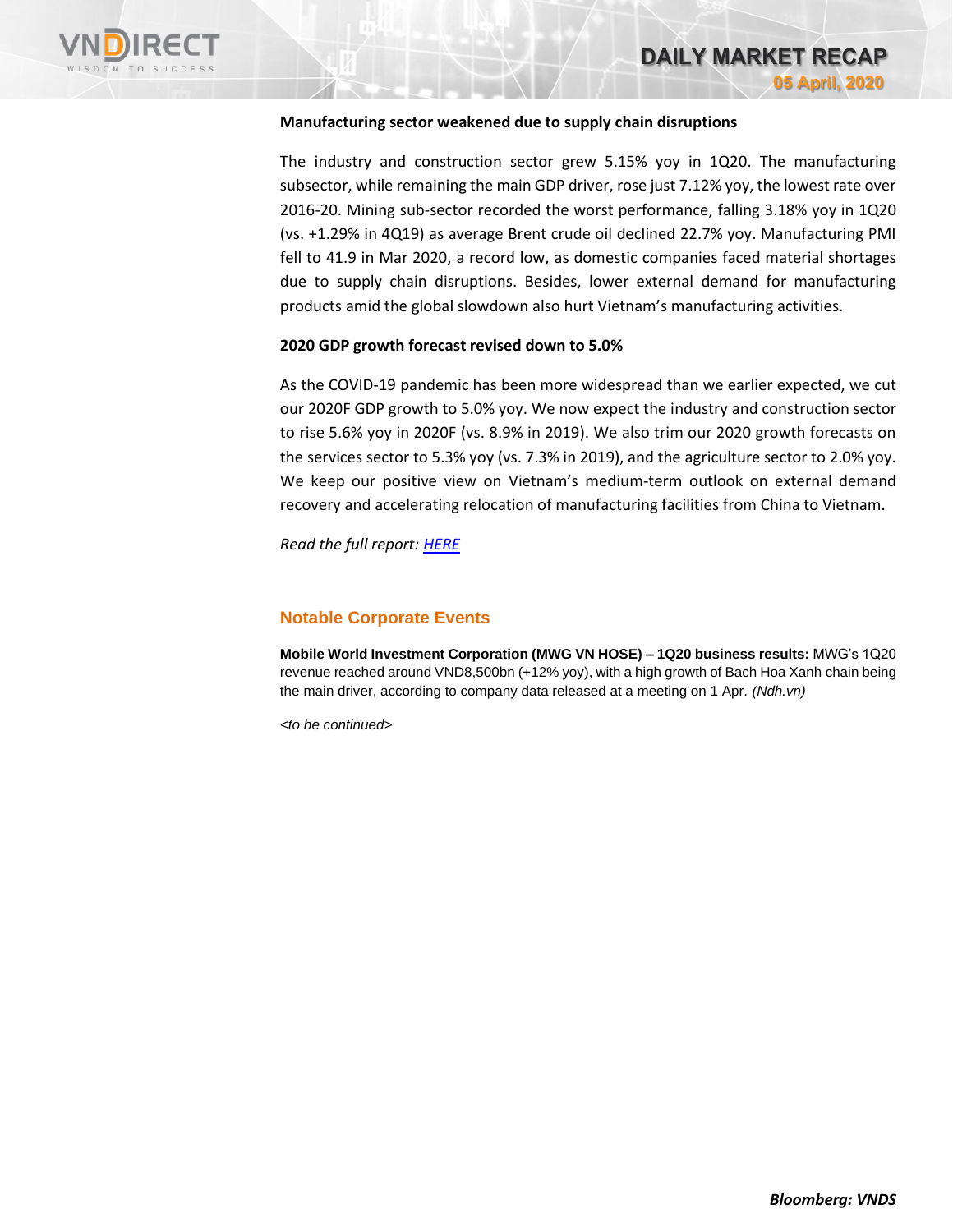### Vľ RECT WISDOM TO SUCCESS

# **DAILY MARKET RECAP**

**05 April, 2020**

# **COVERAGE SUMMARY**

| Ticker                  | <b>Close price</b> | <b>Adjusted target</b><br>price | <b>Dividend yield</b> | <b>Potential return</b> | <b>Rating</b> | <b>Latest report</b> |
|-------------------------|--------------------|---------------------------------|-----------------------|-------------------------|---------------|----------------------|
| PC <sub>1</sub>         | 11,150             | 17,200                          | 0.0%                  | 54.3%                   | <b>ADD</b>    | <b>Link</b>          |
| <b>LPB</b>              | 6,000              | 10,000                          | 0.0%                  | 66.7%                   | <b>ADD</b>    | Link                 |
| <b>NLG</b>              | 20,000             | 39,600                          | 2.5%                  | 100.5%                  | ADD           | Link                 |
| <b>ACV</b>              | 44,900             | 105,000                         | 0.0%                  | 133.9%                  | ADD           | <b>Link</b>          |
| <b>DPM</b>              | 12,400             | 15,800                          | 8.1%                  | 35.5%                   | <b>ADD</b>    | Link                 |
| QNS                     | 24,100             | 44,300                          | 2.1%                  | 85.9%                   | ADD           | Link                 |
| <b>LTG</b>              | 14,700             | 27,300                          | 10.9%                 | 96.6%                   | <b>ADD</b>    | $Link$               |
| VCB                     | 65,500             | 86,200                          | 1.2%                  | 32.8%                   | ADD           | Link                 |
| <b>MBB</b>              | 14,750             | 26,200                          | 4.1%                  | 81.7%                   | <b>ADD</b>    | $Link$               |
| <b>VPB</b>              | 17,550             | 21,200                          | 0.0%                  | 20.8%                   | ADD           | Link                 |
| <b>TCM</b>              | 12,600             | 28,200                          | 4.2%                  | 128.0%                  | ADD           | Link                 |
| <b>HPG</b>              | 17,650             | 29,700                          | 0.0%                  | 68.3%                   | ADD           | Link                 |
| <b>PVT</b>              | 8,610              | 18,100                          | 11.6%                 | 121.8%                  | <b>ADD</b>    | Link                 |
| <b>STK</b>              | 14,650             | 22,400                          | 10.3%                 | 63.2%                   | ADD           | Link                 |
| <b>AAA</b>              | 10,300             | 25,300                          | 19.7%                 | 165.4%                  | <b>ADD</b>    | $Link$               |
| <b>PNJ</b>              | 51,900             | 86,200                          | 3.7%                  | 69.7%                   | ADD           | Link                 |
| <b>KDH</b>              | 18,300             | 28,300                          | 2.7%                  | 57.4%                   | <b>ADD</b>    | Link                 |
| <b>DCM</b>              | 5,690              | 8,900                           | 15.8%                 | 72.2%                   | <b>ADD</b>    | Link                 |
| <b>VTP</b>              | 108,400            | 111,000                         | 1.4%                  | 3.8%                    | <b>HOLD</b>   | Link                 |
| ACB                     | 19,100             | 30,400                          | 5.2%                  | 64.4%                   | <b>ADD</b>    | Link                 |
| GAS                     | 59,200             | 61,800                          | 5.1%                  | 9.5%                    | <b>HOLD</b>   | Link                 |
| <b>PVS</b>              | 10,300             | 24,100                          | 6.8%                  | 140.8%                  | <b>ADD</b>    | Link                 |
| <b>PVD</b>              | 7,540              | 16,500                          | 0.0%                  | 118.8%                  | ADD           | Link                 |
| <b>MSH</b>              | 23,750             | 51,600                          | 14.7%                 | 132.0%                  | ADD           | Link                 |
| <b>MWG</b>              | 65,400             | 142,100                         | 2.3%                  | 119.6%                  | <b>ADD</b>    | Link                 |
| <b>POW</b>              | 7,700              | 16,700                          | 0.0%                  | 116.9%                  | ADD           | Link                 |
| тсв                     | 15,850             | 27,400                          | 0.0%                  | 72.9%                   | ADD           | $Link$               |
| <b>PPC</b>              | 22,200             | 27,879                          | 11.3%                 | 36.9%                   | <b>ADD</b>    | Link                 |
| <b>VIB</b>              | 13,500             | 21,200                          | 3.7%                  | 60.7%                   | ADD           | $Link$               |
| <b>KBC</b>              | 11,800             | 17,500                          | 8.5%                  | 56.8%                   | ADD           | Link                 |
| <b>VNM</b>              | 95,000             | 131,000                         | 4.6%                  | 42.5%                   | <b>ADD</b>    | Link                 |
| <b>VHM</b>              | 57,700             | 104,300                         | 1.7%                  | 82.5%                   | <b>ADD</b>    | Link                 |
| <b>VJC</b>              | 99,900             | 142,200                         | 3.0%                  | 45.4%                   | ADD           | Link                 |
| <b>VHC</b>              | 22,000             | 39,700                          | 4.6%                  | 85.1%                   | ADD           | Link                 |
| <b>VRE</b>              | 19,500             | 42,600                          | 0.0%                  | 118.5%                  | ADD           | $Link$               |
| <b>GMD</b>              | 15,200             | 29,500                          | 0.0%                  | 94.1%                   | ADD           | Link                 |
| $\overline{\text{DBC}}$ | 19,150             | 30,700                          | 2.7%                  | 63.0%                   | ADD           | Link                 |
| <b>FPT</b>              | 44,600             | 74,000                          | 4.5%                  | 70.4%                   | ADD           | Link                 |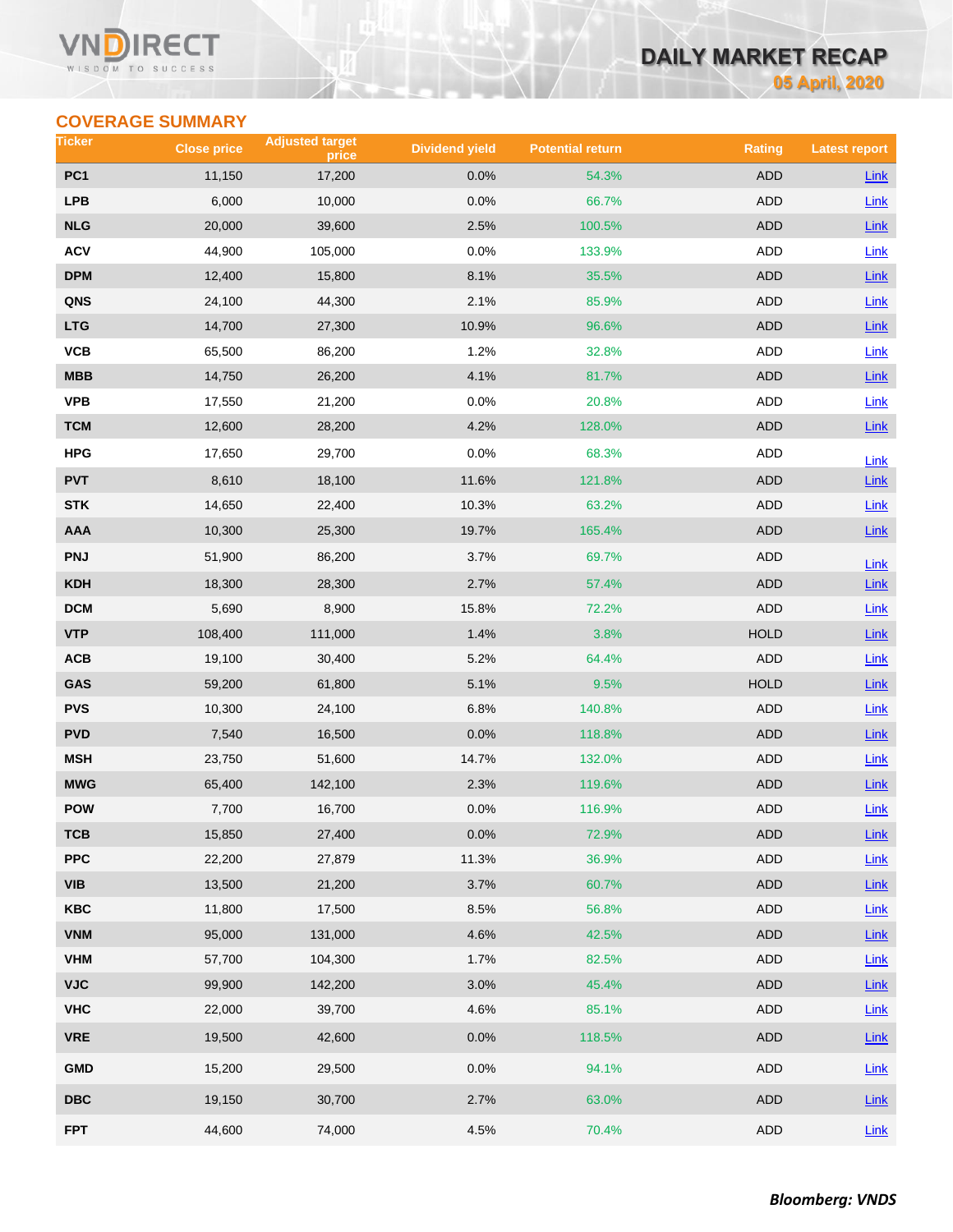# **MARKET MOVEMENTS**

WISDOM TO SUCCESS

**RECT** 

VND

|                    | <b>HOSE</b>  |       |      |         |              |  |  |  |  |  |  |  |  |
|--------------------|--------------|-------|------|---------|--------------|--|--|--|--|--|--|--|--|
| <b>Top gainers</b> |              |       |      |         | <b>VND</b>   |  |  |  |  |  |  |  |  |
| <b>Ticker</b>      | Last         | Cha   | %chq | Vol.    | <b>Index</b> |  |  |  |  |  |  |  |  |
|                    | <b>Price</b> |       |      |         | impact       |  |  |  |  |  |  |  |  |
| <b>HSG</b>         | 5,200        | 340   | 7.00 | 5.10MLN | 0.041        |  |  |  |  |  |  |  |  |
| <b>STG</b>         | 15,300       | 1,000 | 6.99 | 110     | 0.028        |  |  |  |  |  |  |  |  |
| <b>HVG</b>         | 6,430        | 420   | 6.99 | 506,920 | 0.027        |  |  |  |  |  |  |  |  |
| <b>CTD</b>         | 48,250       | 3,150 | 6.98 | 128,520 | 0.071        |  |  |  |  |  |  |  |  |
| ABT                | 33,700       | 2,200 | 6.98 | 540     | 0.009        |  |  |  |  |  |  |  |  |

| <b>Top losers</b> |              |          |         |        | <b>VND</b>   |
|-------------------|--------------|----------|---------|--------|--------------|
| <b>Ticker</b>     | Last         |          | %chq    | Vol.   | <b>Index</b> |
|                   | <b>Price</b> |          |         |        | impact       |
| <b>SVI</b>        | 55,800       | $-4,200$ | $-7.00$ | 1,450  | $-0.015$     |
| <b>BHN</b>        | 43,200       | $-3,250$ | $-7.00$ | 21,400 | $-0.215$     |
| <b>TCO</b>        | 11,300       | $-850$   | $-7.00$ | 80     | $-0.005$     |
| <b>HRC</b>        | 37,050       | $-2,750$ | $-6.91$ | 110    | $-0.024$     |
| DTL               | 16,850       | $-1,250$ | $-6.91$ | 60     | $-0.022$     |

| <b>Top index movers</b> |              |       |         |         | <b>VND</b>   |
|-------------------------|--------------|-------|---------|---------|--------------|
| <b>Ticker</b>           | Last         | Cha   | $%$ chg | Vol.    | <b>Index</b> |
|                         | <b>Price</b> |       |         |         | impact       |
| <b>VIC</b>              | 91,000       | 5,000 | 5.81    | 1.18MLN | 4.828        |
| <b>VHM</b>              | 57,700       | 2,900 | 5.29    | 940.470 | 2.773        |
| <b>BID</b>              | 34,300       | 2,200 | 6.85    | 1.55MLN | 2.526        |
| <b>GAS</b>              | 59,200       | 3,100 | 5.53    | 1.15MLN | 1.694        |
| <b>MSN</b>              | 52,300       | 3,100 | 6.30    | 1.84MLN | 1.034        |

| <b>Top index laggers</b> |              |          |         |         | <b>VND</b>   |
|--------------------------|--------------|----------|---------|---------|--------------|
| <b>Ticker</b>            | Last         | Cha      | %chq    | Vol.    | <b>Index</b> |
|                          | <b>Price</b> |          |         |         | impact       |
| <b>BHN</b>               | 43,200       | $-3,250$ | $-7.00$ | 21,400  | $-0.215$     |
| <b>HPX</b>               | 27,150       | $-1,450$ | $-5.07$ | 347,600 | $-0.083$     |
| <b>HNG</b>               | 12,300       | $-200$   | $-1.60$ | 185.670 | $-0.063$     |
| <b>NLG</b>               | 20,000       | $-800$   | $-3.85$ | 1.36MLN | $-0.059$     |
| <b>PME</b>               | 53,700       | $-2,000$ | $-3.59$ | 15.380  | $-0.043$     |

| <b>Top liquidity</b> |                      |       |         |                 | <b>VND</b>      | <b>Top liquidity</b> |                      |       |         |                 |                 |
|----------------------|----------------------|-------|---------|-----------------|-----------------|----------------------|----------------------|-------|---------|-----------------|-----------------|
| <b>Ticker</b>        | Last<br><b>Price</b> | Chg   | $%$ chq | Val.<br>(VNDbn) | Index<br>impact | Ticker               | Last<br><b>Price</b> | Chg   | $%$ chq | Val.<br>(VNDbn) | Index<br>impact |
| VNM                  | 95.000               | 1.000 | 1.06    | 183             | 0.497           | <b>ACB</b>           | 19.100               | 500   | 2.69    | 68              | 0.801           |
| <b>HPG</b>           | 17,650               | 400   | 2.32    | 114             | 0.315           | <b>SHB</b>           | 13,300               | 400   | 3.10    | 55              | 0.531           |
| <b>VCB</b>           | 65,500               | 500   | 0.77    | 113             | 0.529           | <b>PVS</b>           | 10.300               | 900   | 9.57    | 51              | 0.218           |
| <b>MWG</b>           | 65,400               | 4,200 | 6.86    | 107             | 0.543           | <b>VCS</b>           | 57,300               | 2,700 | 4.95    | 27              | 0.088           |
| VIC                  | 91,000               | 5,000 | 5.81    | 106             | 4.828           | <b>NVB</b>           | 8,200                | 0     | 0.00    | 21              | 0.000           |

|             |              | <b>HOSE</b> |         |         |              | <b>HNX</b>         |              |     |         |         |              |
|-------------|--------------|-------------|---------|---------|--------------|--------------------|--------------|-----|---------|---------|--------------|
| Top gainers |              |             |         |         | <b>VND</b>   | <b>Top gainers</b> |              |     |         |         | <b>VND</b>   |
| Ticker      | Last         | Chg         | $%$ chg | Vol.    | <b>Index</b> | Ticker             | Last         | Chg | $%$ chg | Vol.    | <b>Index</b> |
|             | <b>Price</b> |             |         |         | impact       |                    | <b>Price</b> |     |         |         | impact       |
| HSG         | 5,200        | 340         | 7.00    | 5.10MLN | 0.041        | <b>NHP</b>         | 400          | 100 | 33.33   | 15.900  | 0.002        |
| <b>STG</b>  | 15,300       | 1,000       | 6.99    | 110     | 0.028        | VIG                | 600          | 100 | 20.00   | 446,500 | 0.003        |
| HVG         | 6,430        | 420         | 6.99    | 506.920 | 0.027        | <b>KVC</b>         | 800          | 100 | 14.29   | 142,500 | 0.005        |
| <b>CTD</b>  | 48,250       | 3,150       | 6.98    | 128,520 | 0.071        | <b>MPT</b>         | 900          | 100 | 12.50   | 64,300  | 0.001        |
| ABT         | 33,700       | 2,200       | 6.98    | 540     | 0.009        | <b>ART</b>         | 2,200        | 200 | 10.00   | 352,300 | 0.019        |
|             |              |             |         |         |              |                    |              |     |         |         |              |

| <b>Top losers</b> |              |          |         |        | <b>VND</b>   | <b>Top losers</b> |              |        |          |         | <b>VND</b>   |
|-------------------|--------------|----------|---------|--------|--------------|-------------------|--------------|--------|----------|---------|--------------|
| Ticker            | Last         | Chg      | $%$ chg | Vol.   | <b>Index</b> | Ticker            | Last         | Chg    | $%$ chg  | Vol.    | <b>Index</b> |
|                   | <b>Price</b> |          |         |        | impact       |                   | <b>Price</b> |        |          |         | impact       |
| SVI               | 55,800       | $-4.200$ | $-7.00$ | 1.450  | $-0.015$     | <b>ACM</b>        | 400          | $-100$ | $-20.00$ | 340.600 | $-0.005$     |
| <b>BHN</b>        | 43,200       | $-3,250$ | $-7.00$ | 21,400 | $-0.215$     | <b>SJC</b>        | 700          | $-100$ | $-12.50$ | 32,400  | 0.000        |
| тсо               | 11.300       | $-850$   | $-7.00$ | 80     | $-0.005$     | <b>SPI</b>        | 700          | $-100$ | $-12.50$ | 69.600  | $-0.002$     |
| <b>HRC</b>        | 37,050       | $-2,750$ | $-6.91$ | 110    | $-0.024$     | <b>SPP</b>        | 700          | $-100$ | $-12.50$ | 126,800 | $-0.002$     |
| DTL               | 16,850       | $-1,250$ | $-6.91$ | 60     | $-0.022$     | <b>BKC</b>        | 5,400        | $-600$ | $-10.00$ | 500     | $-0.003$     |
|                   |              |          |         |        |              |                   |              |        |          |         |              |

| <b>Top index movers</b> |              |       |      |         | <b>VND</b>   | <b>Top index movers</b> |              |       |         |         | <b>VND</b>   |
|-------------------------|--------------|-------|------|---------|--------------|-------------------------|--------------|-------|---------|---------|--------------|
|                         |              |       |      |         |              |                         |              |       |         |         |              |
| Ticker                  | Last         | Chg   | %chq | Vol.    | <b>Index</b> | Ticker                  | Last         | Chg   | $%$ chg | Vol.    | <b>Index</b> |
|                         | <b>Price</b> |       |      |         | impact       |                         | <b>Price</b> |       |         |         | impact       |
| VIC                     | 91.000       | 5.000 | 5.81 | 1.18MLN | 4.828        | <b>ACB</b>              | 19.100       | 500   | 2.69    | 3.57MLN | 0.801        |
| <b>VHM</b>              | 57.700       | 2.900 | 5.29 | 940.470 | 2.773        | <b>SHB</b>              | 13,300       | 400   | 3.10    | 4.18MLN | 0.531        |
| BID                     | 34,300       | 2.200 | 6.85 | 1.55MLN | 2.526        | <b>PVS</b>              | 10,300       | 900   | 9.57    | 4.95MLN | 0.218        |
| <b>GAS</b>              | 59,200       | 3.100 | 5.53 | 1.15MLN | 1.694        | <b>VCS</b>              | 57,300       | 2.700 | 4.95    | 479.200 | 0.088        |
| MSN                     | 52,300       | 3,100 | 6.30 | 1.84MLN | 1.034        | <b>SHS</b>              | 6,500        | 400   | 6.56    | 1.22MLN | 0.059        |
|                         |              |       |      |         |              |                         |              |       |         |         |              |

| <b>Top index laggers</b> |                      |          |         |         | <b>VND</b>             |            | <b>VND</b><br><b>Top index laggers</b> |          |         |         |                        |  |
|--------------------------|----------------------|----------|---------|---------|------------------------|------------|----------------------------------------|----------|---------|---------|------------------------|--|
| Ticker                   | Last<br><b>Price</b> | Chg      | $%$ chg | Vol.    | <b>Index</b><br>impact | Ticker     | Last<br><b>Price</b>                   | Chg      | $%$ chg | Vol.    | <b>Index</b><br>impact |  |
| BHN                      | 43.200               | $-3.250$ | $-7.00$ | 21.400  | $-0.215$               | <b>DNP</b> | 17.500                                 | $-300$   | $-1.69$ | 2.100   | $-0.018$               |  |
| <b>HPX</b>               | 27,150               | $-1.450$ | $-5.07$ | 347.600 | $-0.083$               | <b>TVC</b> | 26,600                                 | $-400$   | $-1.48$ | 155.500 | $-0.013$               |  |
| HNG                      | 12.300               | $-200$   | $-1.60$ | 185.670 | $-0.063$               | PTI        | 20,000                                 | $-500$   | $-2.44$ | 2.600   | $-0.010$               |  |
| <b>NLG</b>               | 20,000               | $-800$   | $-3.85$ | .36MLN  | $-0.059$               | IDJ        | 14.200                                 | $-300$   | $-2.07$ | 460.900 | $-0.009$               |  |
| PME                      | 53.700               | $-2,000$ | $-3.59$ | 15,380  | $-0.043$               | <b>SIC</b> | 10,200                                 | $-1.100$ | $-9.73$ | 1.100   | $-0.008$               |  |

| <b>Top liquidity</b> |                      |       |         |                 | <b>VND</b>             | <b>Top liquidity</b> |                      |       |         |                   | <b>VND</b>             |
|----------------------|----------------------|-------|---------|-----------------|------------------------|----------------------|----------------------|-------|---------|-------------------|------------------------|
| Ticker               | Last<br><b>Price</b> | Chg   | $%$ chg | Val.<br>(VNDbn) | <b>Index</b><br>impact | Ticker               | Last<br><b>Price</b> | Chg   | $%$ chg | Val.<br>(VNDbn)   | <b>Index</b><br>impact |
| VNM                  | 95.000               | 1,000 | 1.06    | 183             | 0.497                  | <b>ACB</b>           | 19,100               | 500   | 2.69    | 68                | 0.801                  |
| <b>HPG</b>           | 17.650               | 400   | 2.32    | 114             | 0.315                  | <b>SHB</b>           | 13,300               | 400   | 3.10    | 55                | 0.531                  |
| VCB                  | 65.500               | 500   | 0.77    | 113             | 0.529                  | <b>PVS</b>           | 10,300               | 900   | 9.57    | 51                | 0.218                  |
| <b>MWG</b>           | 65,400               | 4,200 | 6.86    | 107             | 0.543                  | <b>VCS</b>           | 57,300               | 2,700 | 4.95    | 27                | 0.088                  |
| VIC                  | 91,000               | 5,000 | 5.81    | 106             | 4.828                  | <b>NVB</b>           | 8,200                | 0     | 0.00    | 21                | 0.000                  |
|                      |                      |       |         |                 |                        |                      |                      |       |         | Source: Bloomberg |                        |

*Source: Bloomberg*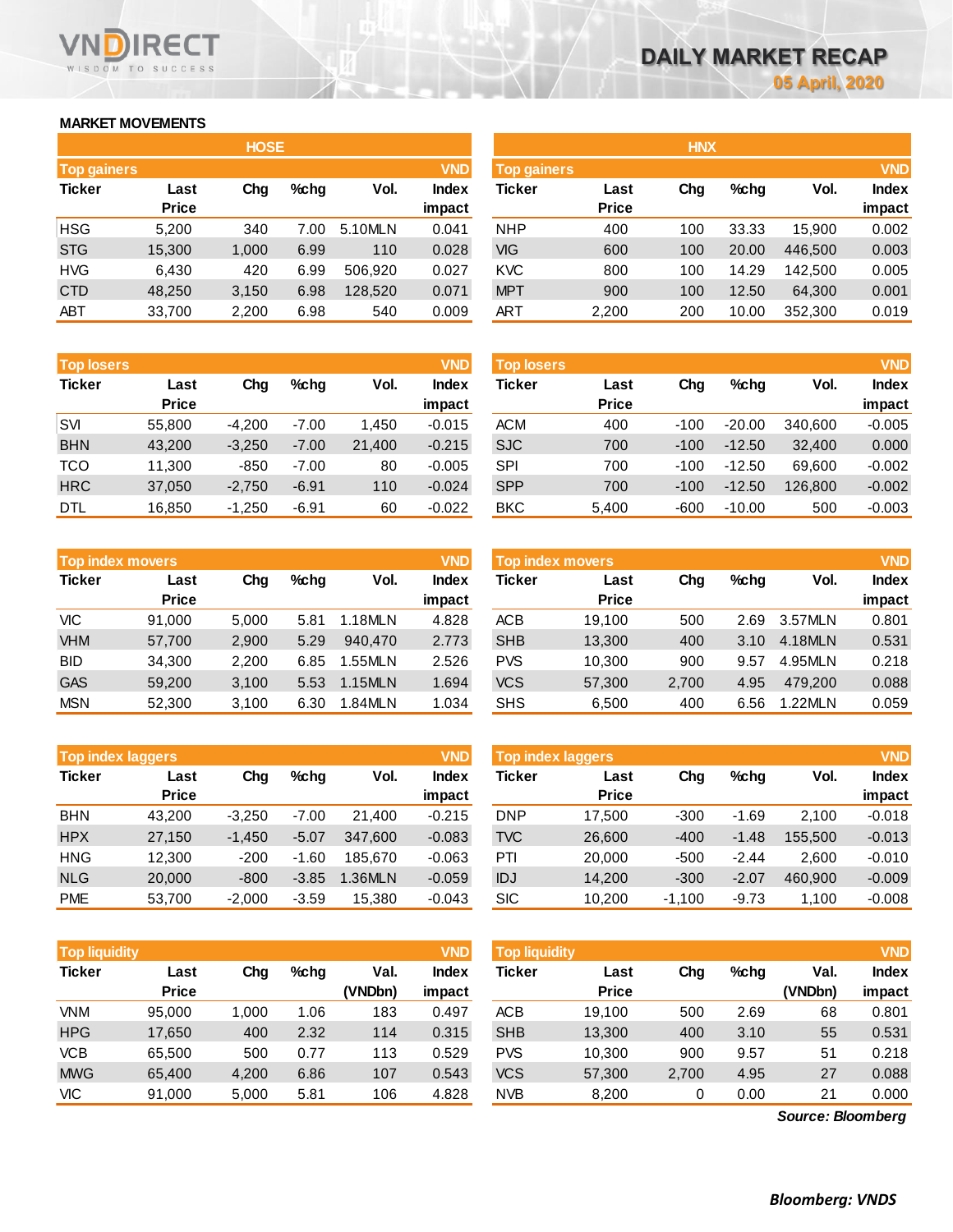

### **FOREIGN ACTIVITIES**

| Volume (Mn'shs)       | <b>HOSE</b> | <b>HNX</b> | Value (VND'bn)        | <b>HOSE</b> | <b>HNX</b> |
|-----------------------|-------------|------------|-----------------------|-------------|------------|
| <b>BUY</b>            | 11.0        | 0.3        | <b>BUY</b>            | 350.0       | 3.1        |
| % of market           | 5.0%        | $0.6\%$    | % of market           | 10.5%       | 0.6%       |
| <b>SELL</b>           | 34.1        | 5.1        | <b>SELL</b>           | 719.8       | 90.6       |
| % of market           | 15.5%       | 9.7%       | % of market           | 21.7%       | 18.8%      |
| <b>NET BUY (SELL)</b> | (23.1)      | (4.8)      | <b>NET BUY (SELL)</b> | (369.8)     | (87.5)     |

*Source: HSX, HNX*



### **Foreign net buy/sell (30 days) in VND'bn**

| <b>YTD ACCUMULATION</b> |
|-------------------------|
|-------------------------|

| Volume (MIn'shs)      | <b>HOSE</b> | <b>HNX</b> | <b>Value (VND'bn)</b> | <b>HOSE</b> | <b>HNX</b>               |
|-----------------------|-------------|------------|-----------------------|-------------|--------------------------|
| <b>BUY</b>            | 1,024.5     | 36.6       | <b>BUY</b>            | 37,861.8    | 423.8                    |
| % of market           | 7.6%        | 1.2%       | % of market           | 15.5%       | 0.3%                     |
| <b>SELL</b>           | 1,488.9     | 162.9      | <b>SELL</b>           | 47,195.7    | 1,683.8                  |
| % of market           | 11.0%       | 5.5%       | % of market           | 19.3%       | $1.0\%$                  |
| <b>NET BUY (SELL)</b> | (464.4)     | (126.2)    | <b>NET BUY (SELL)</b> | (9, 334)    | (1,260.0)<br>.<br>$\sim$ |

*Source: HSX, HNX*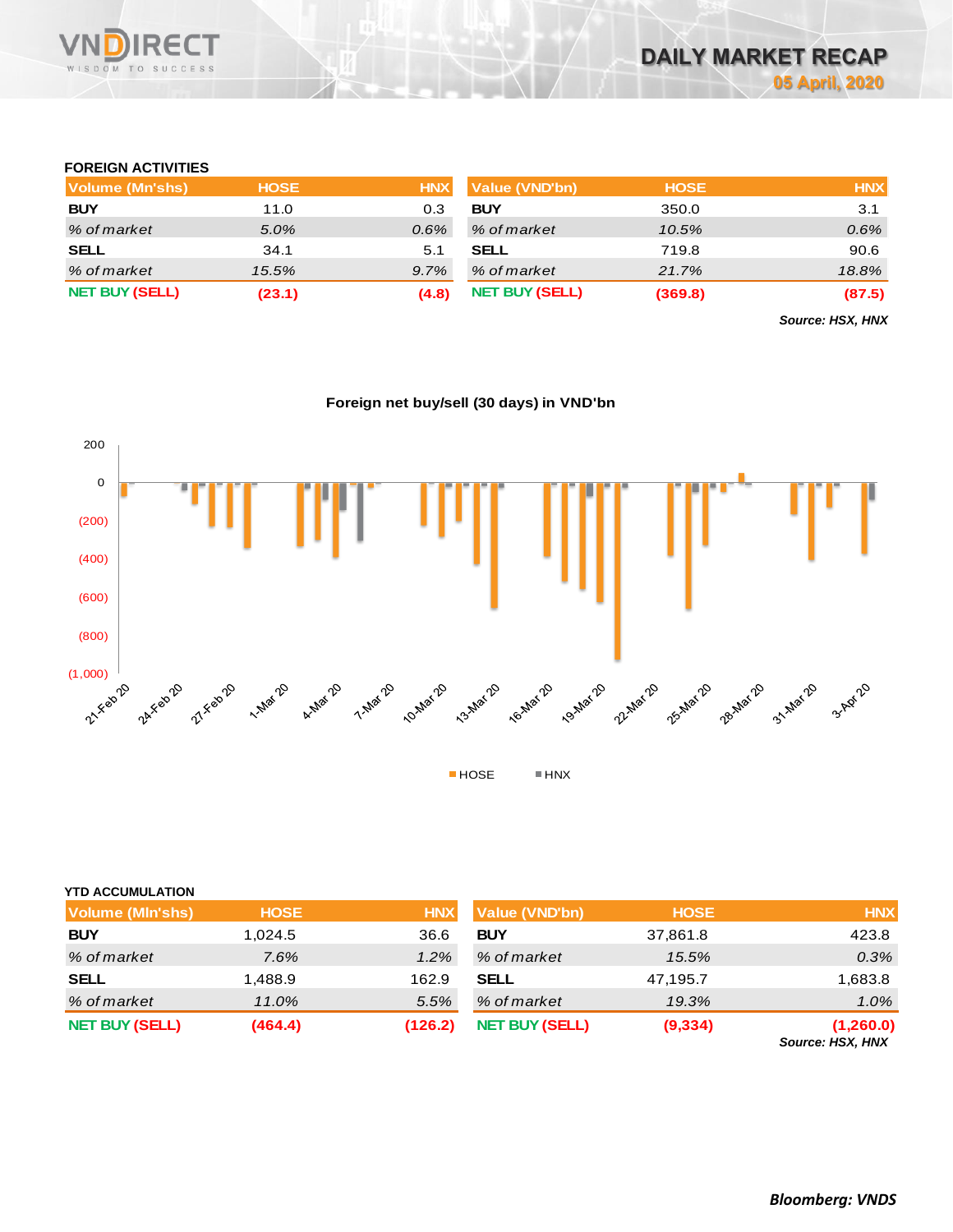### **FOREIGN ACTIVITIES**

WISDOM TO SUCCESS

**RECT** 

VND

|                               |                      | <b>HOSE</b> |      |       |                        |            |                               | <b>HNX</b>   |      |       |                        |
|-------------------------------|----------------------|-------------|------|-------|------------------------|------------|-------------------------------|--------------|------|-------|------------------------|
| Top buy by foreigners (value) |                      |             |      |       | <b>VND'bn</b>          |            | Top buy by foreigners (value) |              |      |       | <b>VND'bn</b>          |
| <b>Ticker</b>                 | Last<br><b>Price</b> | Chg         | %chg | Value | <b>Index</b><br>impact | Ticker     | Last<br><b>Price</b>          | Chg          | %chg | Value | <b>Index</b><br>impact |
| <b>VNM</b>                    | 95,000               | 1,000       | 1.06 | 106.9 | 0.497                  | <b>PVS</b> | 10,300                        | 900          | 9.57 | 1.7   | 0.000                  |
| <b>FPT</b>                    | 44,600               | 2,300       | 5.44 | 27.1  | 0.445                  | <b>BVS</b> | 8,600                         | 500          | 6.17 | 0.3   | 0.000                  |
| E1VFVN30                      | 10,710               | 330         | 3.18 | 23.2  | 0.000                  | <b>AMV</b> | 12,500                        | 1,000        | 8.70 | 0.2   | 0.000                  |
| <b>VIC</b>                    | 91,000               | 5,000       | 5.81 | 22.6  | 4.828                  | <b>DGC</b> | 19,900                        | $\mathbf{0}$ | 0.00 | 0.2   | 0.000                  |
| <b>BID</b>                    | 34,300               | 2,200       | 6.85 | 20.3  | 2.526                  | TIG        | 5,000                         | 0            | 0.00 | 0.1   | 0.000                  |

|               | Top sell by foreigners (value) |          |         |       | <b>VND'bn</b> | Top sell by foreigners (value) | <b>VND'bn</b> |        |         |       |              |
|---------------|--------------------------------|----------|---------|-------|---------------|--------------------------------|---------------|--------|---------|-------|--------------|
| <b>Ticker</b> | Last                           | Chg      | %chg    | Value | Index         | Ticker                         | Last          | Chg    | %chg    | Value | <b>Index</b> |
|               | <b>Price</b>                   |          |         |       | impact        |                                | <b>Price</b>  |        |         |       | impact       |
| <b>VNM</b>    | 95,000                         | 1.000    | 1.06    | 116.4 | 0.497         | VHL                            | 19,300        | 300    | 1.58    | 75.7  | 0.000        |
| <b>VIC</b>    | 91,000                         | 5,000    | 5.81    | 85.0  | 4.828         | <b>SHB</b>                     | 13,300        | 400    | 3.10    | 6.0   | 0.000        |
| <b>VRE</b>    | 19,500                         | 250      | 1.30    | 47.0  | 0.166         | <b>PVS</b>                     | 10,300        | 900    | 9.57    | 5.0   | 0.000        |
| <b>SVI</b>    | 55,800                         | $-4,200$ | $-7.00$ | 39.7  | $-0.015$      | IDJ                            | 14,200        | $-300$ | $-2.07$ | 0.9   | 0.000        |
| <b>VCB</b>    | 65,500                         | 500      | 0.77    | 38.3  | 0.529         | TIG                            | 5,000         |        | 0.00    | 0.7   | 0.000        |

|               | Top net buy by foreigners (value) |       |      |       |                 | Top net buy by foreigners (value) |                      | <b>VND'bn</b> |      |       |                        |
|---------------|-----------------------------------|-------|------|-------|-----------------|-----------------------------------|----------------------|---------------|------|-------|------------------------|
| <b>Ticker</b> | Last<br><b>Price</b>              | Chg   | %chg | Value | Index<br>impact | Ticker                            | Last<br><b>Price</b> | Chg           | %chg | Value | <b>Index</b><br>impact |
| <b>MSN</b>    | 52,300                            | 3,100 | 6.30 | 11.3  | 1.034           | AMV                               | 12,500               | 1.000         | 8.70 | 0.2   | 0.000                  |
| <b>BID</b>    | 34,300                            | 2,200 | 6.85 | 5.8   | 2.526           | <b>DGC</b>                        | 19,900               | 0             | 0.00 | 0.2   | 0.000                  |
| <b>NVL</b>    | 51,900                            | 100   | 0.19 | 2.1   | 0.028           | <b>MST</b>                        | 3,300                | 200           | 6.45 | 0.1   | 0.000                  |
| <b>LDG</b>    | 4.450                             | 290   | 6.97 | 1.9   | 0.020           | <b>VCS</b>                        | 57,300               | 2,700         | 4.95 | 0.1   | 0.000                  |
| GAB           | 135,000                           | 4,000 | 3.05 | 1.7   | 0.016           | <b>ICG</b>                        | 5,800                | 100           | 1.75 | 0.1   | 0.000                  |

| Top net sell by foreigners (value) |              |          |         |         | <b>VND'bn</b> | Top net sell by foreigners (value) |              | <b>VND'bn</b> |         |          |        |
|------------------------------------|--------------|----------|---------|---------|---------------|------------------------------------|--------------|---------------|---------|----------|--------|
| <b>Ticker</b>                      | Last         | Chg      | %chg    | Value   | Index         | Ticker                             | Last         | Chg           | %chg    | Value    | Index  |
|                                    | <b>Price</b> |          |         |         | impact        |                                    | <b>Price</b> |               |         |          | impact |
| VIC                                | 91,000       | 5,000    | 5.81    | $-62.4$ | 4.828         | VHL                                | 19,300       | 300           | 1.58    | $-75.68$ | 0.000  |
| SVI                                | 55,800       | $-4,200$ | $-7.00$ | $-39.7$ | $-0.015$      | <b>SHB</b>                         | 13,300       | 400           | 3.10    | $-5.97$  | 0.000  |
| <b>VRE</b>                         | 19.500       | 250      | 1.30    | $-31.0$ | 0.166         | <b>PVS</b>                         | 10,300       | 900           | 9.57    | $-3.27$  | 0.000  |
| CII                                | 18.750       | 50       | 0.27    | $-29.3$ | 0.004         | IDJ                                | 14,200       | $-300$        | $-2.07$ | $-0.91$  | 0.000  |
| <b>DBC</b>                         | 19.150       | $-150$   | $-0.78$ | $-22.4$ | $-0.004$      | TIG                                | 5,000        | 0             | 0.00    | $-0.62$  | 0.000  |

*3-Apr-20*

*Source: Bloomberg, HOSE, HNX*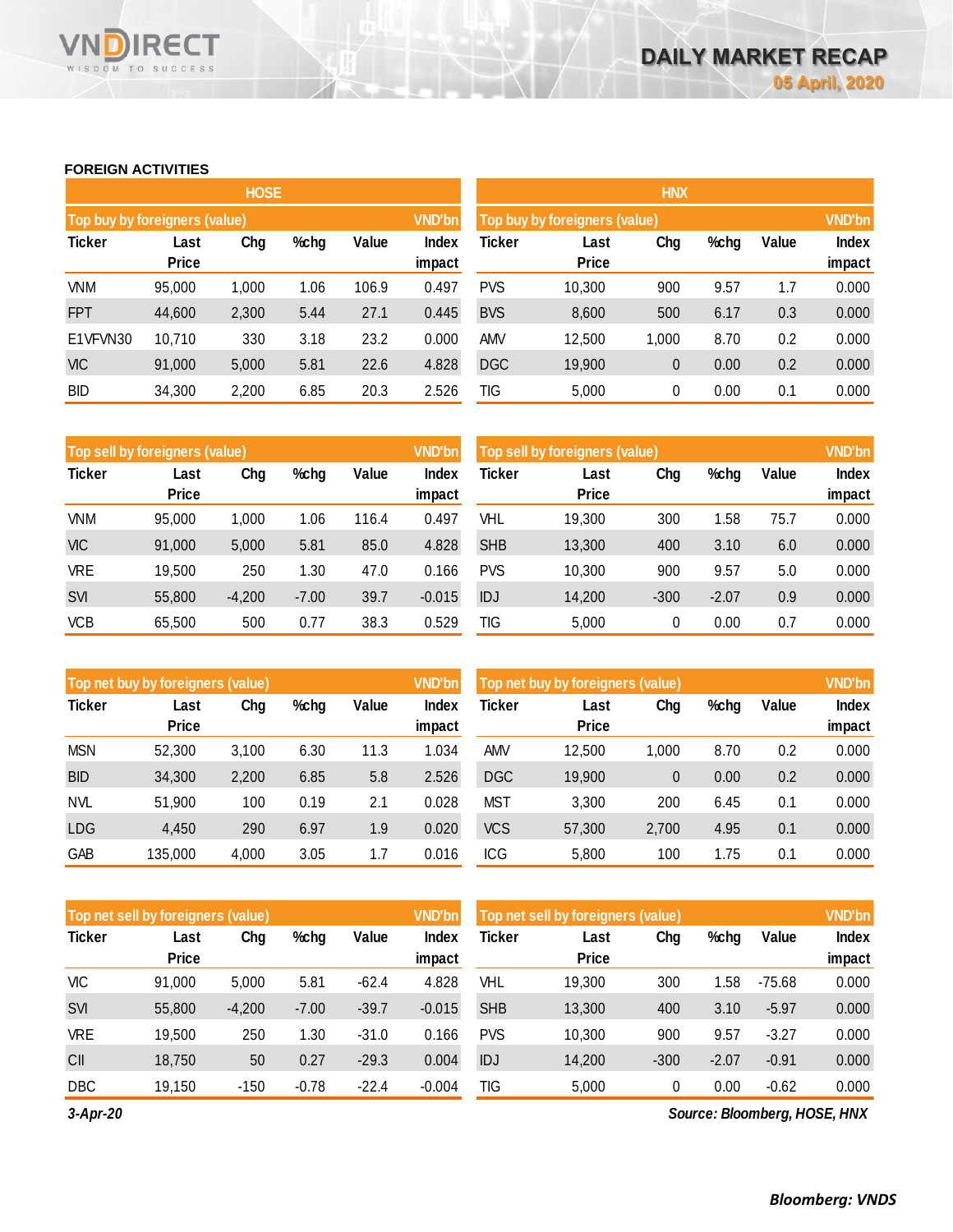# **TOP 60 MARKET CAP STOCKS SNAPSHOT ON HOSE**

**RECT** 

WISDOM TO SUCCESS

VI

| No. Ticker             | <b>Price</b>     |                    | Price change (%)   |                    |                | Mkt. Cap Outs. Vol. Float ratio |              |              | Avail. Fil Ave. daily vol. | P/E                       | P/B            | <b>ROE</b>   | <b>ROA</b> |
|------------------------|------------------|--------------------|--------------------|--------------------|----------------|---------------------------------|--------------|--------------|----------------------------|---------------------------|----------------|--------------|------------|
|                        | <b>VND</b>       | 1 <sub>M</sub>     | 3M                 | 6M                 | <b>US\$mln</b> | <b>MIn'shs</b>                  | $\%$         |              | $% (30 days-shs)$          | $\boldsymbol{\mathsf{x}}$ | $\pmb{\times}$ | $\%$         | %          |
| 1 VIC VM               | 91,000           | $-13.7$            | $-21.1$            | $-22.9$            | 13,072         | 3,382                           | 23.2         | 22.1         | 895,666                    | 39.4                      | 3.9            | 11.7         | 2.2        |
| 2 VCB VM               | 65,500           | $-20.3$            | $-27.1$            | $-20.1$            | 10,317         | 3,709                           | 25.2         | 6.3          | 1,300,100                  | 13.1                      | 3.0            | 25.9         | 1.6        |
| 3 VHM VM               | 57,700           | $-28.3$            | $-32.3$            | $-35.4$            | 8,061          | 3,290                           | 29.1         | 34.3         | 935,803                    | 8.9                       | 3.4            | 43.8         | 13.7       |
| 4 VNM VM               | 95,000           | $-9.8$             | $-19.7$            | $-26.4$            | 7,026          | 1,741                           | 81.9         | 41.3         | 1,593,656                  | 17.3                      | 6.0            | 35.8         | 25.8       |
| 5 BID VM               | 34,300           | $-26.9$            | $-26.6$            | $-16.8$            | 5,859          | 4,022                           | 18.8         | 12.1         | 1,254,340                  | 14.5                      | 1.9            | 13.3         | 0.6        |
| 6 GAS VM               | 59,200           | $-26.0$            | $-37.6$            | $-42.0$            | 4,812          | 1,914                           | 4.2          | 45.6         | 569,404                    | 9.7                       | 2.3            | 25.4         | 19.1       |
| 7 SAB VM               | 125,000          | $-26.5$            | $-44.3$            | $-52.3$            | 3,404          | 641                             | 10.4         | 36.7         | 72,336                     | 16.7                      | 4.3            | 29.9         | 20.5       |
| 8 CTG VM               | 18,800           | $-28.9$            | $-11.7$            | $-10.5$            | 2,973          | 3,723                           | 35.5         | 0.3          | 7,618,258                  | 7.4                       | 0.9            | 13.2         | 0.8        |
| 9 MSN VM               | 52,300           | 6.7                | $-9.0$             | $-32.9$            | 2,596          | 1,169                           | 25.8         | 12.7         | 2,552,881                  | 11.0                      | 1.4            | 15.4         | 6.9        |
| 10 TCB VM              | 15,850           | $-29.6$            | $-33.0$            | $-33.4$            | 2,356          | 3,500                           | 79.6         | 0.0          | 2,967,655                  | 5.5                       | 0.9            | 17.8         | 2.9        |
| 11 VJC VM              | 99,900           | $-17.3$            | $-32.5$            | $-27.2$            | 2,222          | 524                             | 46.0         | 11.3         | 359,993                    | 12.7                      | 3.4            | 28.7         | 9.7        |
| 12 NVL VM              | 51,900           | $-3.4$             | $-7.3$             | $-18.5$            | 2,137          | 970                             | 23.5         | 32.4         | 587,806                    | 14.6                      | 2.3            | 16.6         | 4.3        |
| 13 HPG VM              | 17,650           | $-20.9$<br>$-20.7$ | $-26.9$            | $-18.1$            | 2,070          | 2,761                           | 51.4<br>8.9  | 12.4<br>6.7  | 8,291,305                  | 6.8                       | 1.0<br>2.1     | 17.1<br>19.6 | 8.4<br>7.2 |
| 14 PLX VM<br>15 VRE VM | 39,900<br>19,500 | $-31.5$            | $-30.1$<br>$-43.6$ | $-33.5$<br>$-39.1$ | 2,018<br>1,882 | 1,191<br>2,272                  | 39.7         | 17.1         | 448,109<br>2,360,994       | 11.4<br>15.9              | 1.6            | 10.3         | 7.7        |
| 16 VPB VM              | 17,550           | $-35.4$            | $-14.0$            | $-22.3$            | 1,817          | 2,438                           | 72.7         | 0.0          | 4,113,939                  | 5.2                       | 1.0            | 21.5         | 2.4        |
| 17 MBB VM              | 14,750           | $-29.4$            | $-30.6$            | $-35.7$            | 1,511          | 2,411                           | 74.7         | 0.0          | 7,102,208                  | 4.2                       | 0.9            | 22.1         | 2.0        |
| 18 GVR VM              | 8,700            | <b>N/A</b>         | <b>N/A</b>         | <b>N/A</b>         | 1,478          | 4,000                           | 100.0        | 12.4         | <b>N/A</b>                 | 10.5                      | 0.7            | 7.3          | 4.3        |
| 19 BVHVM               | 42,300           | $-24.1$            | $-38.3$            | $-43.2$            | 1,334          | 742                             | 31.9         | 20.1         | 454,586                    | 25.9                      | 1.6            | 6.7          | 0.9        |
| 20 FPT VM              | 44,600           | $-20.2$            | $-22.6$            | $-22.0$            | 1,291          | 682                             | 75.5         | 0.0          | 2,129,066                  | 9.6                       | 2.2            | 23.7         | 9.9        |
| 21 MWG VM              | 65,400           | $-38.5$            | $-43.3$            | $-47.7$            | 1,258          | 453                             | 89.9         | 0.0          | 1,346,050                  | 7.6                       | 2.4            | 36.3         | 11.0       |
| 22 HVN VM              | 19,300           | $-15.0$            | $-43.4$            | $-41.2$            | 1,162          | 1,418                           | 3.9          | 20.3         | 979,581                    | 11.8                      | 1.5            | 12.8         | 2.9        |
| 23 HDB VM              | 19,550           | $-29.4$            | $-29.0$            | $-29.7$            | 799            | 963                             | 72.1         | 7.4          | 1,741,079                  | 5.3                       | 1.0            | 20.8         | 1.6        |
| 24 EIB VM              | 15,200           | $-13.1$            | $-11.9$            | $-9.5$             | 794            | 1,229                           | 94.0         | 0.0          | 287,236                    | 21.6                      | 1.2            | 5.7          | 0.5        |
| 25 POW VM              | 7,700            | $-22.5$            | $-34.2$            | $-38.9$            | 766            | 2,342                           | 87.9         | 36.6         | 3,278,788                  | 7.5                       | 0.7            | 9.4          | 4.4        |
| 26 STB VM              | 8,350            | $-31.8$            | $-18.1$            | $-20.5$            | 640            | 1,804                           | 96.2         | 12.0         | 12,070,620                 | 6.1                       | 0.6            | 9.6          | 0.6        |
| 27 TPB VM              | 16,750           | $-21.7$            | $-22.1$            | $-25.2$            | 581            | 817                             | 53.3         | 0.0          | 345,677                    | 4.5                       | 1.1            | 26.1         | 2.1        |
| 28 HNG VM              | 12,300           | $-8.2$             | $-13.4$            | $-18.5$            | 579            | 1,109                           | 15.2         | 48.7         | 308,729                    | <b>N/A</b>                | 1.4            | $-22.5$      | $-8.6$     |
| 29 PNJ VM              | 51,900           | $-36.7$            | $-40.2$            | $-35.8$            | 496            | 225                             | 70.8         | 0.0          | 760,777                    | 9.7                       | 2.6            | 28.7         | 15.9       |
| 30 DHG VM              | 81,800           | $-12.8$            | $-10.3$            | $-11.6$            | 454            | 131                             | 5.6          | 45.7         | 39,388                     | 17.5                      | 3.2            | 18.8         | 15.2       |
| 31 BHN VM              | 43,200           | $-28.0$            | $-44.6$            | $-42.0$            | 425            | 232                             | 0.9          | 31.4         | 1,114                      | 18.2                      | 2.2            | 12.5         | 6.6        |
| 32 KDH VM              | 18,300           | $-25.6$            | $-30.7$            | $-27.7$            | 423            | 544                             | 74.5         | 4.8          | 265,953                    | 10.8                      | 1.3            | 12.6         | 7.8        |
| 33 REE VM              | 28,850           | $-11.0$            | $-21.0$            | $-25.3$            | 380            | 310                             | 57.8         | 0.0          | 725,216                    | 5.5                       | 0.9            | 16.6         | 9.3        |
| 34 LGC VM              | 43,500           | $-3.8$             | 3.6                | 11.5               | 356            | 193                             | 0.6          | 4.0          | 526                        | 23.4                      | 2.8            | 12.7         | 3.5        |
| 35 PDR VM              | 24,950           | $-4.4$             | $-1.8$             | $-4.8$             | 347            | 328                             | 37.2         | 44.6         | 502,042                    | 9.4                       | 1.9            | 22.6         | 7.0        |
| 36 SBT VM              | 12,800           | $-39.3$            | $-31.2$            | $-27.9$            | 319            | 587                             | 18.9         | 93.9         | 2,390,236                  | 25.2                      | 1.1            | 4.4          | 1.8        |
| 37 PPC VM<br>38 SSI VM | 22,200<br>13,250 | $-17.8$<br>$-16.9$ | $-13.1$<br>$-27.4$ | $-15.3$            | 302<br>292     | 321<br>518                      | 24.6<br>83.7 | 32.6<br>48.2 | 236,817<br>2,684,013       | 5.6<br>7.4                | 1.2<br>0.7     | 21.7<br>9.9  | 17.7       |
| 39 GEX VM              | 13,900           | $-23.0$            | $-27.6$            | $-43.4$<br>$-36.7$ | 288            | 488                             | 84.5         | 33.8         | 1,072,800                  | 10.2                      | 1.1            | 10.6         | 3.6<br>3.3 |
| 40 VGC VM              | 14,900           | $-19.5$            | $-17.2$            | $-23.0$            | 284            | 448                             | 12.3         | 35.9         | 353,430                    | 10.3                      | 1.0            | 10.3         | 3.6        |
| 41 VPI VM              | 41,300           | $-0.5$             | $-2.6$             | $-0.5$             | 281            | 160                             | 100.0        | 44.0         | 470,795                    | 12.6                      | 2.7            | 22.0         | 6.6        |
| 42 HPX VM              | 27,150           | 16.1               | 17.8               | 18.7               | 265            | 230                             | 90.3         | 35.2         | 285,230                    | 14.2                      | 2.1            | 15.9         | 6.2        |
| 43 TCH VM              | 16,850           | $-51.1$            | $-50.0$            | $-30.1$            | 253            | 353                             | 50.0         | 44.4         | 1,440,024                  | 10.5                      | 1.3            | 12.9         | 8.0        |
| 44 KBC VM              | 11,800           | $-20.8$            | $-22.9$            | $-22.4$            | 235            | 470                             | 74.4         | 25.7         | 2,391,285                  | 6.0                       | 0.6            | 10.0         | 5.5        |
| 45 VCF VM              | 207,100          | 8.4                | 14.4               | 17.5               | 234            | 27                              | 1.5          | 48.5         | 925                        | 8.1                       | 3.8            | 47.6         | 30.7       |
| 46 DXG VM              | 8,310            | $-33.5$            | $-40.2$            | $-50.5$            | 214            | 519                             | 84.5         | 6.7          | 2,179,803                  | 2.9                       | 0.6            | 20.3         | 7.2        |
| 47 NLG VM              | 20,000           | $-22.5$            | $-25.9$            | $-30.6$            | 212            | 250                             | 62.2         | 0.7          | 686,814                    | 5.4                       | 1.0            | 18.7         | 9.4        |
| 48 PHR VM              | 36,350           | $-22.7$            | $-9.8$             | $-39.6$            | 209            | 135                             | 32.7         | 41.0         | 585,925                    | 11.6                      | 1.9            | 15.1         | 8.2        |
| 49 NT2 VM              | 17,050           | $-14.3$            | $-20.5$            | $-29.0$            | 208            | 288                             | 32.3         | 31.5         | 320,164                    | 6.7                       | 1.2            | 19.0         | 9.2        |
| 50 DPM VM              | 12,400           | 0.0                | $-3.1$             | $-7.8$             | 206            | 391                             | 36.7         | 30.9         | 697,964                    | 16.0                      | 0.6            | 4.7          | 3.3        |
| 51 SCS VM              | 95,700           | $-7.6$             | $-19.8$            | $-41.3$            | 205            | 50                              | 98.6         | 27.6         | 31,217                     | 10.3                      | 5.2            | 53.4         | 49.1       |
| 52 CII VM              | 18,750           | $-16.7$            | $-18.8$            | $-18.5$            | 197            | 248                             | 81.8         | 22.9         | 581,368                    | 6.8                       | 0.8            | 12.9         | 2.7        |
| 53 GMD VM              | 15,200           | $-20.6$            | $-33.2$            | $-45.1$            | 192            | 297                             | 81.0         | 0.0          | 369,441                    | 9.5                       | 0.8            | 8.1          | 5.1        |
| 54 PAN VM              | 20,200           | 0.7                | $-9.8$             | $-12.9$            | 186            | 216                             | 78.4         | 4.7          | 52,344                     | 17.2                      | 1.2            | 6.9          | 2.5        |
| 55 GEG VM              | 19,800           | $-5.7$             | $-25.0$            | $-27.2$            | 171            | 204                             | 58.6         | 12.2         | 320,329                    | 17.1                      | 1.7            | 10.3         | 4.6        |
| 56 PME VM              | 53,700           | $-8.0$             | 0.4                | 1.3                | 171            | 75                              | 25.4         | 37.9         | 31,152                     | 12.6                      | 2.1            | 17.1         | 14.5       |
| 57 HT1 VM              | 10,550           | $-25.2$            | $-27.7$            | $-33.6$            | 171            | 382                             | 99.7         | 42.6         | 77,795                     | 5.4                       | 0.8            | 14.1         | 7.1        |
| 58 VHC VM              | 22,000           | $-34.3$            | $-42.6$            | $-46.9$            | 170            | 182                             | 50.1         | 66.5         | 334,435                    | 3.0                       | 0.8            | 26.3         | 18.3       |
| 59 HCM VM              | 12,700           | $-26.6$            | $-40.1$            | $-48.1$            | 165            | 305                             | 48.8         | 46.0         | 1,419,994                  | 8.9                       | 0.9            | 11.7         | 6.8        |
| 60 GTN VM              | 15,000           | $-7.7$             | $-20.4$            | $-22.3$            | 159            | 250                             | 11.8         | 99.8         | 370,144                    | <b>N/A</b>                | 1.5            | $-2.6$       | $-1.5$     |